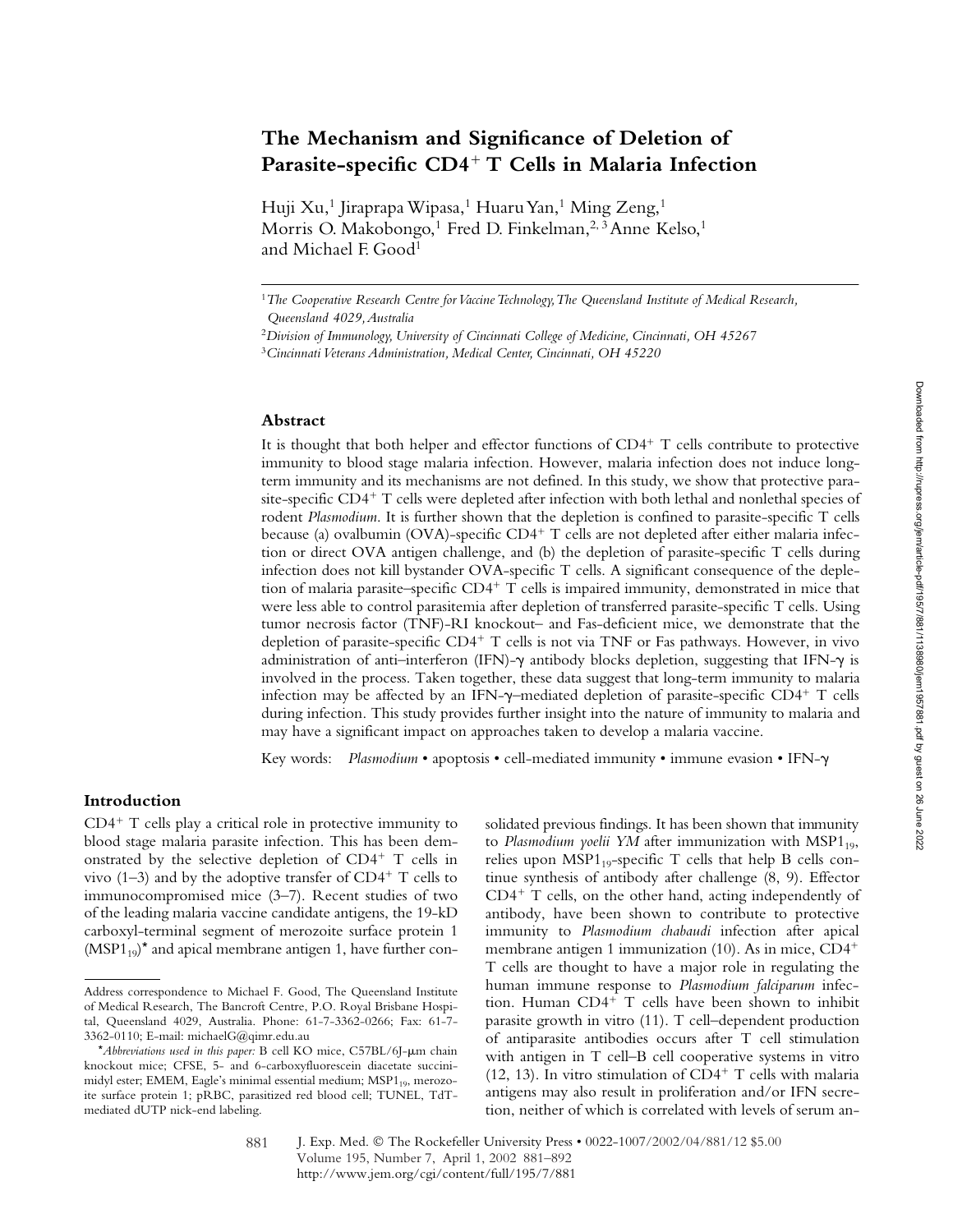tibody against corresponding antigens (14–16). In vitro stimulation may also induce IL-4 secretion that in individual donors is correlated with neither lymphocyte proliferation nor IFN- $\gamma$  release, but rather with concentrations of the relevant serum antibody (17, 18). These results suggest that the human response is controlled by distinct CD4<sup>+</sup> T cell subsets that correspond in part to the TH1- and TH2 like cells found in *P. chabaudi*–infected mice (19). These data suggest that both helper and effector functions of CD4- T cells contribute to immunity to malaria infection in both mice and people.

Despite the critical roles of CD4<sup>+</sup> T cells in controlling malaria infection, immunity to malaria is slow to develop, typically taking more than 5 yr for individuals in endemic areas (20). The reasons for this are not well defined. It could result from poor immunogenicity of malaria antigens (21), antigenic variation and polymorphism (22–24), or from host immunosuppression resulting from malaria infection (25). It is well known that antigen-driven deletion or anergy of immunological responses is a major regulatory strategy to control potentially harmful responses (26). However, these mechanisms might be used by infectious organisms to enable their survival (27, 28). Indeed, previous work from our group has shown that *P. berghei*-specific CD4<sup>+</sup> T cells that had been adoptively transferred into nude mice were depleted after challenge with homologous parasites (29). As such, further investigation of the mechanism and significance of the depletion of parasite-specific T cells during infection would provide insight into the nature of immunity to malaria infection and would have a significant impact on future malaria vaccine development strategies.

In this study, we show that protective parasite-specific CD4<sup>+</sup> T cells are depleted by both lethal and nonlethal species of rodent malaria parasites. We further show that depletion only affects parasite-specific CD4<sup>+</sup> T cells and that IFN- $\gamma$  is involved in the process. We also demonstrate that protective immunity to malaria infection is significantly affected by such depletion of parasite-specific CD4<sup>+</sup> T cells.

## **Materials and Methods**

#### *Mice and Parasites*

Female inbred BALB/c (H-2d), BALB/c nu/nu, and C57BL/6J (Thy1.2, H-2b) mice were purchased from Animal Resources Centre. C57BL/6J-µm chain knockout (B cell KO) mice (30) were obtained from The Centenary Institute for Cancer Medicine and Cell Biology (Sydney, Australia) and bred in our animal facility. C57BL/6J Thy1.1 mice, C3H (H-2k) mice, and C3H Lpr (Fas-deficient) mice were obtained from The Walter and Eliza Hall Institute of Medical Research (Melbourne, Australia). TNF-RI knockout (H-2b) mice were supplied by Australian National University (Canberra, Australia). All mice ranged in age from 6 to 8 wk when experiments were initiated.

## *Plasmodium berghei ANKA, Plasmodium vinckei, P. chabaudi adami, P. yoelii 17XNL, and P. yoelii YM Parasites*

The parasites were maintained by passage through donor mice. Parasitemia was monitored by examining DiffQuick-stained (Lab Aids Pty. Ltd.) blood smears under an oil immersion lens. To prepare antigen for in vitro stimulation and immunization, blood was collected from infected mice, washed twice with Eagle's minimal essential medium (EMEM; Trace Biosciences), resuspended to  $10^8$  cells/ml, and stored at  $-20^{\circ}$ C until used. Parasitized red blood cell (pRBC) lysate was prepared by freeze-thawing pRBCs ( $6 \times 10^8$  per ml) three times followed by sonication.

## *Generation of Parasite- and OVA-specific CD4*- *T Cell Lines*

T cell lines were generated from the lymph node cells of mice immunized with crude parasite antigen or OVA protein (Sigma-Aldrich). The mice were briefly immunized in the hind footpads with  $3 \times 10^7$  pRBCs or 100 µg of OVA protein emulsified in CFA (H37Ra; Difco Laboratories). 7–9 d after immunization, draining inguinal and popliteal lymph node cells were removed and suspended at  $2 \times 10^6$  cells/ml in culture medium consisting of EMEM supplemented with 10% FCS, 100 U/ml benzyl penicillin (CSL Ltd.), and  $5 \times 10^{-5}$  M of 2-mercaptoethanol (Sigma-Aldrich). Cells were dispensed in 24-well cluster plates (Corning Glass Works) containing  $10^6$  pRBC/ml or  $100 \mu g/ml$  of OVA protein. After 4 d, viable cells were isolated on Ficoll-Paque (Amersham Pharmacia Biotech), washed, and dispensed in 24 well plates containing irradiated (2,500 rad) syngeneic spleen cells (APCs) at  $2 \times 10^6$  per ml in the absence of antigen for 7 to 10 d (rest phase). For expansion, the rested cells were restimulated with antigen in the presence of APCs  $(2 \times 10^6 \text{ cells/well}).$ 

The specificity of T cells was assessed by T cell proliferation assays. After 7–10 d of rest, viable T cells were isolated by Ficoll-Paque gradient centrifugation, washed, and resuspended at 10<sup>6</sup> cells/ml in proliferation medium. 100 microliters of this suspension was added to 96-well flat-bottom plates containing 106 APCs and appropriate antigens. The cells were cultured for 4 d. [ $3H$ ]thymidine (0.5  $\mu$  of Ci in 25  $\mu$ ] of EMEM; Dupont) was added to each well for the final 12–18 h of culture. Cells were harvested onto filter mats (Wallac Oy) and the incorporated radioactivity was determined in a liquid scintillation counter. Results are expressed as mean counts per minute  $\pm$  1 SEM.

## *Characterizing T Cell Lines*

*Phenotypic Marker.* The phenotypes of established T cell lines were analyzed by FACS® analysis (Becton Dickinson). 106 rested T cells were incubated at  $4^{\circ}$ C for 30 min with 50  $\mu$ l of undiluted hybridoma supernatants. After two washes, cells were incubated for an additional 30 min at  $4^{\circ}$ C with 50  $\mu$ l of FITC-labeled goat anti–rat IgG or goat anti–hamster IgG (Caltag), washed, and fixed in 1% paraformaldehyde in PBS. Fluorescence was analyzed using a FACSCalibur® flow cytometer with the use of CellQuest<sup>TM</sup> software (Becton Dickinson). For each sample, 10,000 events were counted and the percentage of positive cells was determined after correction for nonspecific fluorescence. The following rat IgG mAbs were used for staining: anti-CD3 (KT3), provided by T. Mandel (The Walter and Eliza Hall Institute of Medical Research, Melbourne, Australia); anti-CD8 (53-6.72; American Type Culture Collection [ATCC], catalog number TIB 105); anti-B220 (ATCC catalog number TIB 146), purchased from ATCC; and anti-CD4 (GK1.5). Hamster IgG mAbs included anti-TCR $\alpha\beta$  (H57-597) provided by T. Mandel and anti-TCRγδ (GL3-1A) provided by K. Shortman (The Walter and Eliza Hall Institute of Medical Research).

*Cytokine Assays.* Cell-free culture supernatants were collected after 24, 48, and 72 h of incubation for measurement of IL-4 and IFN- $\gamma$  activity. IL-4 was measured by ELISA according to the method described by Doyle et al. (31). In brief, PVC plates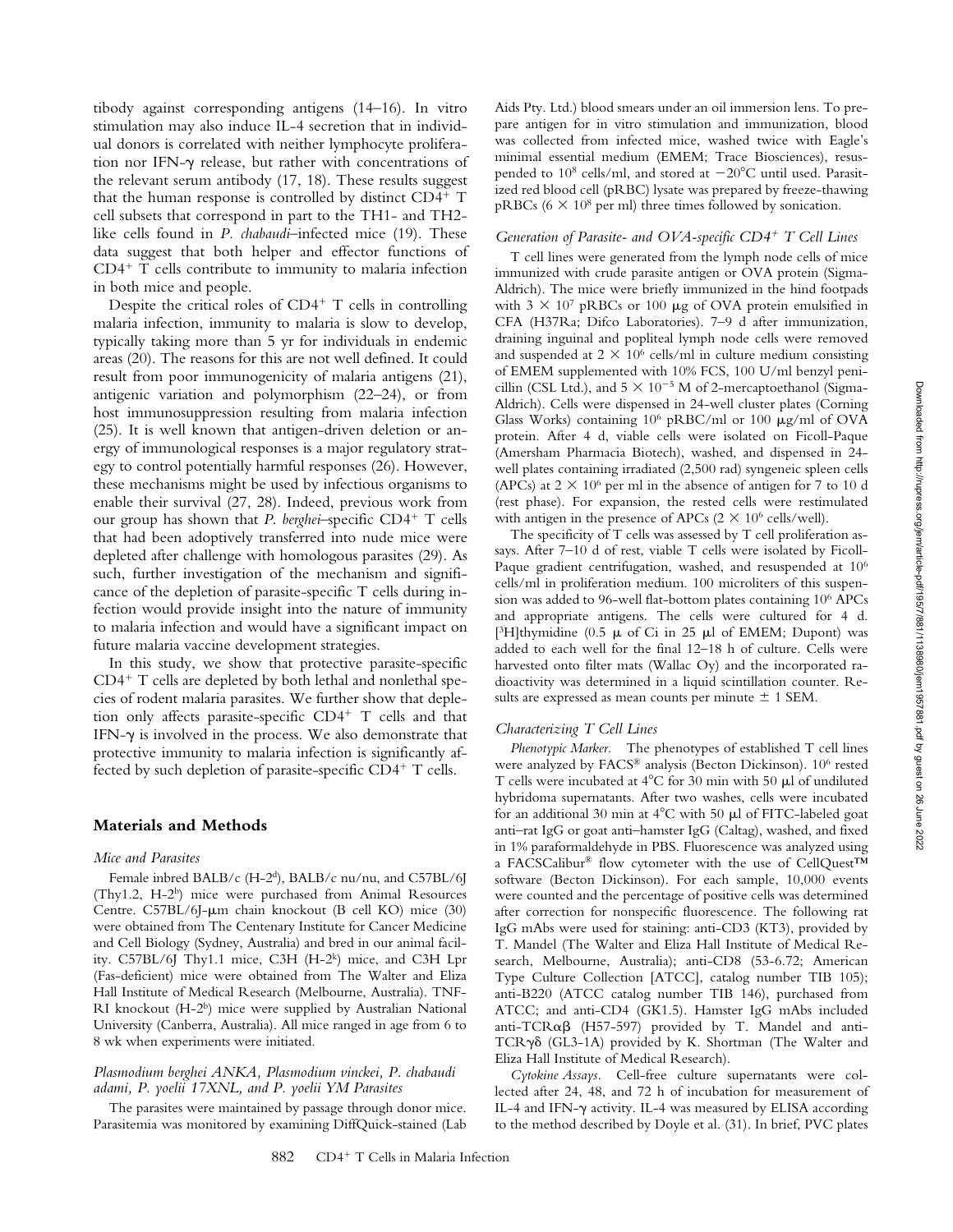(ICN Biomedicals) were coated with protein-G–purified rat anti– mouse IL-4 mAb BVD4-1D11 at a concentration of  $5 \mu g/ml$ . After coating and between each incubation step, plates were washed three times with PBS-Tween 20. Plates were blocked for 1 h at 37C with 1% BSA in PBS-Tween 20 before samples of supernatants in PBS-Tween 20 were added to individual wells. After a 1-h incubation at  $37^{\circ}$ C, 100 µl of a biotinylated BVD6-24G2 anti-IL-4 mAb was added for 1 h at 37°C, followed by the addition of 100  $\mu$ l/well streptavidin–horseradish peroxidase conjugate (Vector Laboratories). Color was developed with 2,2-azinobis (3-ethylebzthiazoline-6-sulphonic acid) at  $0.55 \mu g/ml$  in 0.1 M of citrate (pH 4.4) with  $0.1\%$  H<sub>2</sub>O<sub>2</sub> (Sigma-Aldrich). Finally, the plates were read at 415 nm. Titers in bulk culture supernatants were determined from the linear portion of parallel dose–response curves by comparison with titrations of baculovirus-derived murine IL-4 and expressed in arbitrary units (in which 1 U/ml is defined as the concentration stimulating halfmaximal proliferation of the IL-4–responsive cell [CT.4S]). Supernatants from limiting dilution cultures were assayed at a single concentration of 50%. Positive supernatants were defined as those that exceeded the value for control wells by at least 3 SD without responders. For measuring IFN- $\gamma$ , ELISA kit (BD PharMingen) was used according to manufacturer's instruction protocol. rIFN- $\gamma$ (Sigma-Aldrich) was used as a standard control.

*Functional Study of the Role of Generated T Cell Lines. P. yoelii–* or OVA-specific CD4 T cells were harvested after 7–10 d of rest in bulk culture and enriched over a Ficoll-Paque gradient (400 *g* for 20 min).  $10^6$  viable T cells were resuspended in 200  $\mu$ l of PBS and injected intravenously via the lateral tail vein into B cell KO mice. The mice were then infected with 105 *P. yoelii* parasites. Parasite densities were monitored by microscopic examination of tail blood films during the course of infection.

#### *In Vivo Monitoring of T Cells*

Parasite- (from different species) or OVA-specific T cell lines were stained with 5- and 6-carboxyfluorescein diacetate succinimidyl ester (CFSE; Molecular Probes) as described by Lyons and Parish (32). T cells were briefly resuspended at 107 cells/ml in PBS. A 5-mM stock solution of CFSE in dimethyl sulfoxide was added to a final concentration of  $10 \mu M$  and cells were incubated for 30 min at 37°C. After incubation, cells were washed twice with EMEM and resuspended in PBS. 107 labeled cells were adoptively administered to mice (three to five mice per group), and some of these mice were challenged 24 h later with 105 live parasites. Mice were killed at various days after challenge and peripheral blood, spleen, inguinal lymph nodes, liver, lungs, and bone marrow from two femurs were collected. Single cell suspensions were prepared by Ficoll-Paque centrifugation for peripheral blood lymphocytes by flushing through bone marrow and pressing through stainless meshes for cells from spleen, lymph nodes, liver, and lungs. Cells were washed and resuspended in 0.1% BSA/0.1% NaN<sub>3</sub>/PBS and analyzed using a FACSCalibur® flow cytometer. For analysis, 200,000–500,000 cells were counted. In another approach to study the fate of transferred cells,  $1.5 \times 10^7$  T cells generated in Thy1.2 C57BL/6J wild-type mice were adoptively transferred to Thy1.1 C57BL/6J mice. The transferred T cells were then analyzed using PE-labeled anti-Thy1.2 mAb (BD PharMingen) as described above.

## *Apoptosis Assays*

*Annexin V Staining.* Early stage apoptosis was detected using the Annexin-V-Fluos staining kit (Boehringer). 106 cells were briefly washed once with PBS, resuspended in 100  $\mu$ l of staining

solution, and incubated for 10–15 min at room temperature. Apoptotic cells were then analyzed by using a FACSCalibur® flow cytometer. Propidium iodide was used to exclude necrotic cells. To identify the source of apoptotic cells, a double staining method was applied. GK1.5, M1/70, and 8c5 mAb (Caltag) were used for staining CD4 T cells, macrophage, and granulocytes, respectively.

*TdT-mediated dUTP Nick-end Labeling (TUNEL) Method.* Late stage apoptosis was detected using the in situ cell death detection kit (Boehringer). 106 cells were briefly washed once with PBS and then resuspended in 100  $\mu$ l of 4% freshly prepared paraformaldehyde solution and fixed for 1 h at room temperature. After being washed twice, the fixed cells were permeabilized in 0.1% Triton X-100 solution for 2 min on ice at 4°C. The cells were then washed twice in PBS and resuspended in  $50 \mu l$  of TUNEL reaction mixture for  $60$  min at  $37^{\circ}$ C in a humidified atmosphere in the dark. Finally, apoptotic cells were analyzed using a FACSCalibur® flow cytometer.

## *Determination of Immunity to Parasite Infection after T Cell Depletion*

*P. berghei*–specific CD4 T cells were harvested and transferred into BALB/c nu/nu mice as described above. The mice were then infected with 10<sup>5</sup> homologous parasites and treated with pyrimethamine (1 mg daily) on days 3, 4, 5, and 14 after infection. 2 wk later, mice were challenged again with 105 *P. berghei* pRBC. Parasite densities were monitored by microscopic examination of tail blood films during the course of infection.

#### *Antibody Assay*

*P. berghei*–specific antibodies in sera were measured using ELISA. PVC plates (ICN Biomedicals) were coated overnight at  $4^{\circ}$ C with 0.2  $\mu$ g/ml of crude pRBC antigen. Plates were washed three times after coating and between each incubation step with PBS-Tween 20. Plates were blocked for 1 h at 37°C with 1% BSA in PBS-Tween 20 before samples of serum diluted in PBS-Tween 20 were added to individual wells. After a 1-h incubation at  $37^{\circ}$ C, 100 µl of a 1:3,000 dilution of peroxidase-conjugated sheep anti–mouse IgG (The Binding Site) was added for 1 h at  $37^{\circ}$ C, followed by the addition of 100  $\mu$ l/well of 2,2'-azinodi-[ethyl-benzthiozolin sulfonate] (Sigma-Aldrich). After 30 min, the absorbance of each well was read at 405 nm. Serially diluted sera were used to determine antibody titers.

#### *Statistical Analysis*

Comparisons among experimental groups by Student's *t* test were performed using a statistical analysis program of Sigma Plot for Windows version 4.0. Significance was set at  $P \leq 0.05$ .

## **Results**

*Generation of Parasite-specific T Cell Lines.* Mice were immunized with pRBC lysates or OVA protein. 7–9 d after immunization, single cell suspensions from draining inguinal and popliteal lymph node cells were cultured with antigen as described in Materials and Methods. After four cycles of stimulation and rest, the cell lines were characterized by FACS® analysis and bioassay for cytokine production. T cell lines generated to all the species of *Plasmodium* in this report have a similar phenotype and cytokine production profile. The data in Fig. 1 are for *P. yoelii* 17 XNL. The established lines were composed of 99.8% CD4<sup>+</sup> T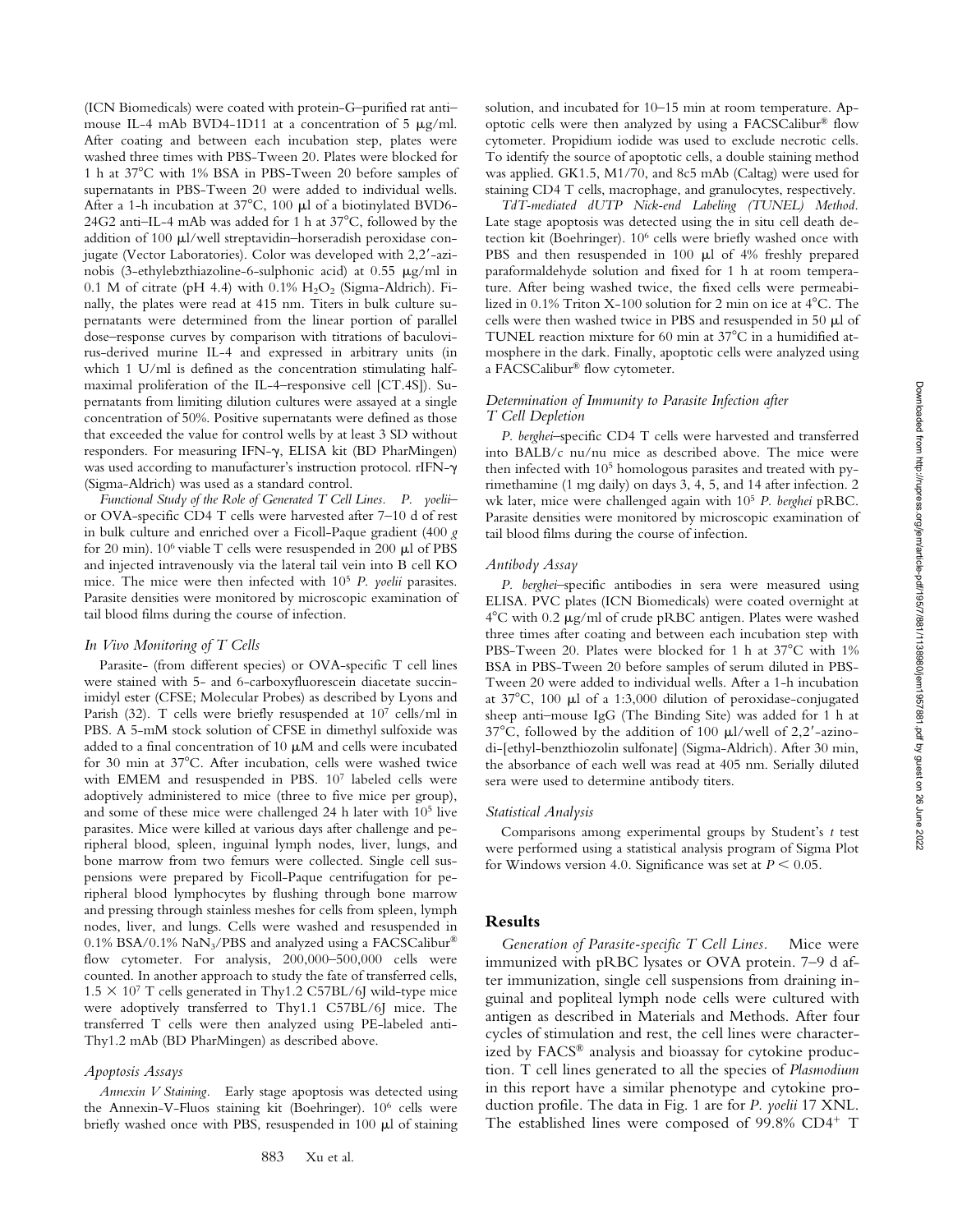cells with 99.6%  $TCR\alpha\beta$  expression (Fig. 1 A). Their specificity was confirmed by proliferation assays (Fig. 1 A). These T cell lines produced IFN- $\gamma$  without detectable IL-4 as measured by bioassay (Fig. 1 B). To assess function of these generated T cell lines, they were administered to B cell KO mice. After homologous parasite challenge, the B cell KO mice that had received the T cells had significantly lower parasitemia than the control mice that received OVA-specific T cells over the course of infection (Fig. 1  $C$ ;  $P \leq 0.01$ ).

*Both Lethal and Nonlethal Strains of Plasmodium Cause Depletion of Parasite-specific CD4*- *T Cells.* To monitor parasite-specific T cells in vivo, they were either labeled with CFSE and adoptively transferred to syngeneic mice, or we relied on an allelic marker to track cells. Initially, *P. yoelii* 17 XNL–specific T cells generated from BALB/c mice were labeled with CFSE and were monitored by FACS® analysis after transfer to syngeneic mice. Division was demonstrated by the sequential halving of the intensity of the fluorescent signal in the cells (32). After transfer, CFSE T

cells in the spleen displayed a single peak in normal BALB/c mice by day 6 (Fig. 2 A). Although spleen sizes increased and some parasite-specific T cells divided after infection with *P. yoelii* 17 XNL, labeled cells were undetectable by day 6 (Fig. 2 A). This was first evident by day 4 after challenge, and by day 6 there were less than 0.01% CFSE T cells detectable (Fig. 2 A). This decrease was not reflected in an increased number of CFSE-labeled cells in other tissues. Cells were monitored in blood, lung, liver, bone marrow, and lymph nodes. Infection by day 6 resulted in an apparent decrease of parasite-specific cells in all locations  $(Fig. 2 B; P < 0.05).$ 

To further assess the fate of T cells after infection and to compare the responses to lethal and nonlethal infections, CFSE-labeled T cell lines specific for both nonlethal (*P. chabaudi*) and lethal species (*P. vinckei* and *P. yoelii YM*) were adoptively transferred to BALB/c nude mice. As shown in Fig. 3 A, the absolute numbers of CFSE-labeled T cells in the spleens were significantly decreased in infected mice compared with uninfected mice by day 6 after



884 CD4<sup>+</sup> T Cells in Malaria Infection

Figure 1. (A) Phenotype and specificity of generated T cell lines. After four cycles of stimulation of *P. yoelii* 17 XNL–specific T cell line, cell surface markers were measured by FACS® analysis. The specificity was determined by proliferation assay for T cell lines after four cycles of stimulation. (B) Cytokine production. IL-4 and IFN- $\gamma$  production by *P. yeolii* 17 XNL-specific T cell line were measured by ELISA. Data show U/ml for IL-4 and IFN- $\gamma$  production. (C) Protective role of transferred parasite-specific T cells. C57BL/6J B cell KO mice were administered *P. yoelii* 17 XNL–specific T cells ( $\bullet$ ) or OVA-specific T cells (O) followed by challenge with *P. yoelii* 17 XNL parasites 24 h later. Parasitemia was monitored every second day. Significantly lower peak parasitemias (less than 5% parasitemia over the course of infection) were observed in the mice that received *P. yoelii* 17 XNL–specific T cells compared with the mice that received OVA-specific T cells  $(P < 0.01)$ . The figure represents one of four independent experiments with similar findings.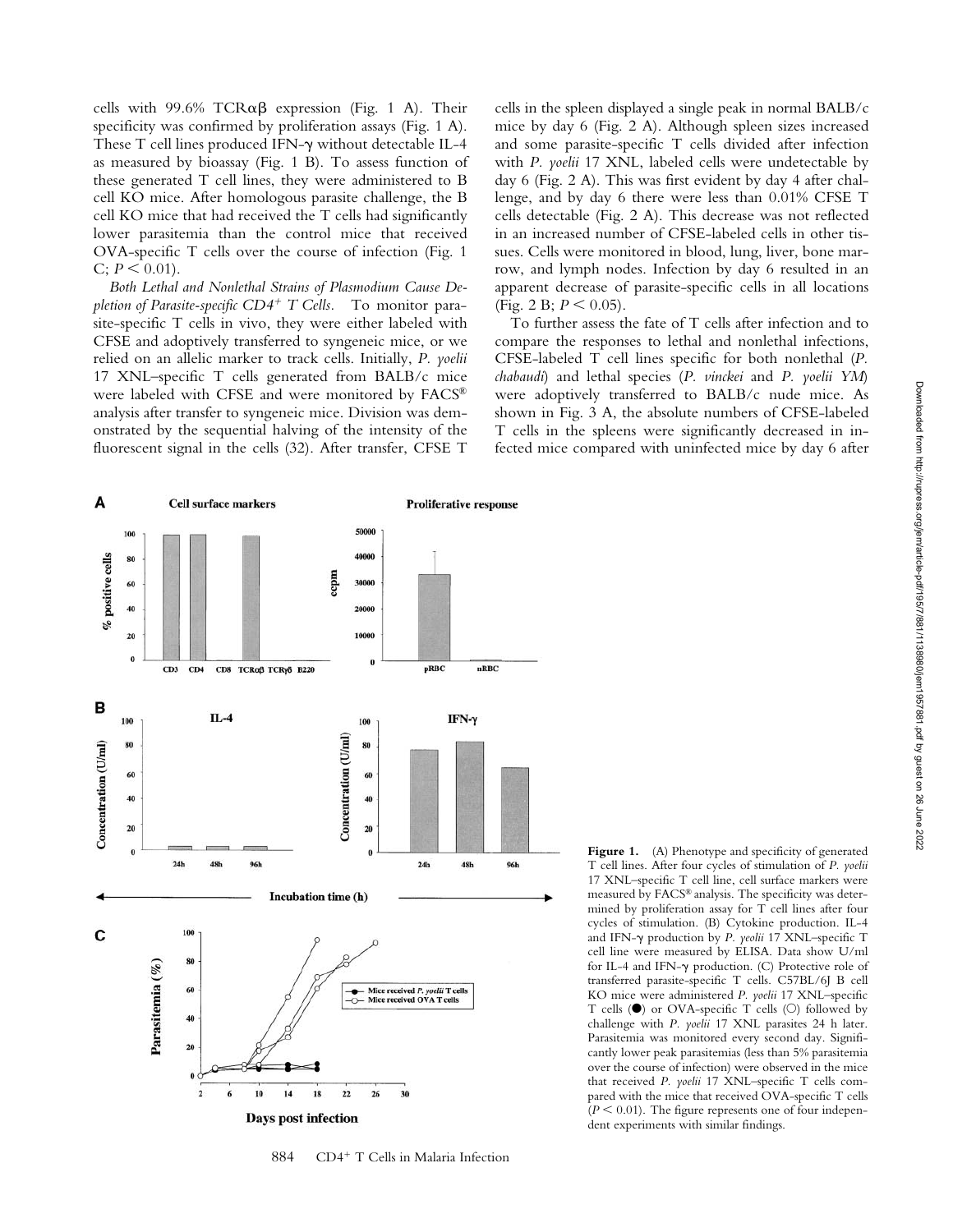

Figure 2. (A) Depletion of parasite-specific CD4<sup>+</sup> T cells by malaria infection. BALB/c mice (three to four mice per group) were administered labeled *P. yoelii* 17 XNL–specific T cells, followed by challenge with homologous parasites. Control mice received labeled T cells without infection. Spleens from control mice were collected by day 6 after cell transfusion (upper panel). Spleens from infected mice were collected by day 2 (second panel), day 4 (third panel), or day 6 (bottom panel) after cell transfusion and malaria infection. Percentage of positive CFSElabeled cells in spleens is indicated in FACS® profiles. Each FACS® profile represents one individual mouse. The figure represents one of two independent experiments with similar findings. The numbers of donor CFSE cells was significantly lower on day 6 in infected mice  $(P < 0.01)$ and there were less than 0.01% CFSE T cells detectable. (B) Depletion of parasite-specific T cells in other tissues. Day 6 after cell transfusion, the absolute numbers of CFSE-labeled *P. yoelii* 17 XNL*–*specific T cells were measured in both infected and noninfected mice in all locations including per spleen, per ml of blood (PBL), per two femurs of bone marrow (BM), per two inguinal and two popliteal lymph nodes (LN), per liver, and per two lungs. Data represent mean cell numbers  $\pm$  1 SEM. \*, noninfected mice had significantly higher numbers of CFSE T cells ( $P \le 0.05$ ).

transfusion (2.52  $\times$  10<sup>5</sup>  $\pm$  0.91 vs. 0.63  $\times$  10<sup>5</sup>  $\pm$  0.19, *P* < 0.01, for *P. Chabaudi*–specific T cells;  $4.19 \times 10^5 \pm 1.47$ vs.  $1.47 \times 10^5 \pm 0.37$ ,  $P < 0.01$ , for *P. vinckei*–specific T cells; and  $4.0 \times 10^5 \pm 0.60$  vs.  $1.90 \times 10^5 \pm 0.30$ ,  $P \le$ 0.01, for *P. yoelii YM*–specific T cells). To confirm the deletion, the numbers of CD4<sup>+</sup> T cells were also assessed. It was found that CD4<sup>+</sup> T cells in the spleen were not de-



Figure 3. Depletion of parasite-specific CD4<sup>+</sup> T cells by both lethal and nonlethal species of malaria parasites. (A) BALB/c nude mice (three to four mice per group) were administered labeled *P. chabaudi*–specific, *P. vinckei*–specific, or *P. yoelii YM*–specific T cells. Some mice were then challenged with homologous parasites. Spleens were collected at day 6 after challenge. The absolute numbers of CFSE-labeled cells in the spleens were counted. Data represent mean cell numbers  $\pm$  1 SEM.  $*$ , significantly lower numbers of CFSE-labeled T cells were observed in infected mice by day 6 after transfusion in all tested parasite species  $(P \le 0.01)$ . (B) The absolute numbers of  $CD4^+$  T cells (by day 6 after challenge) in the spleens of both infected and noninfected mice are shown. Background levels of CD4<sup>+</sup> T cells from naive nude mice are also shown. Data represent mean cell numbers  $\pm$  1 SEM.  $*$ , significantly lower numbers of CD4- T cells in infected nude mice were observed in all tested parasitespecific T cell lines  $(P \le 0.01)$ .

tected at levels above uninfected nude mice for all tested parasite-specific T cell lines (Fig. 3 B).

To formally exclude the possibility that parasite-specific T cells had undergone division in vivo, to the extent that the CFSE label was reduced beyond detection, an allelic marker was used to track transferred T cells. We demonstrated that transferred C57BL/6J Thy1.2 T cells specific to *P. yoelii* 17XNL parasites were deleted in the spleen (Fig. 4) and other tissues (unpublished data) in infected C57BL/6J Thy1.1 mice, but survived in noninfected control mice.

*Depletion Only Affects Parasite-specific CD4*- *T Cells.* To determine whether depletion was limited to parasitespecific CD4<sup>+</sup> T cells, OVA-specific CD4<sup>+</sup> T cell lines were adoptively transferred to nude mice. Although spleen sizes increased after infection with *P. berghei*, there was a slight reduction in the percentage of OVA-specific T cells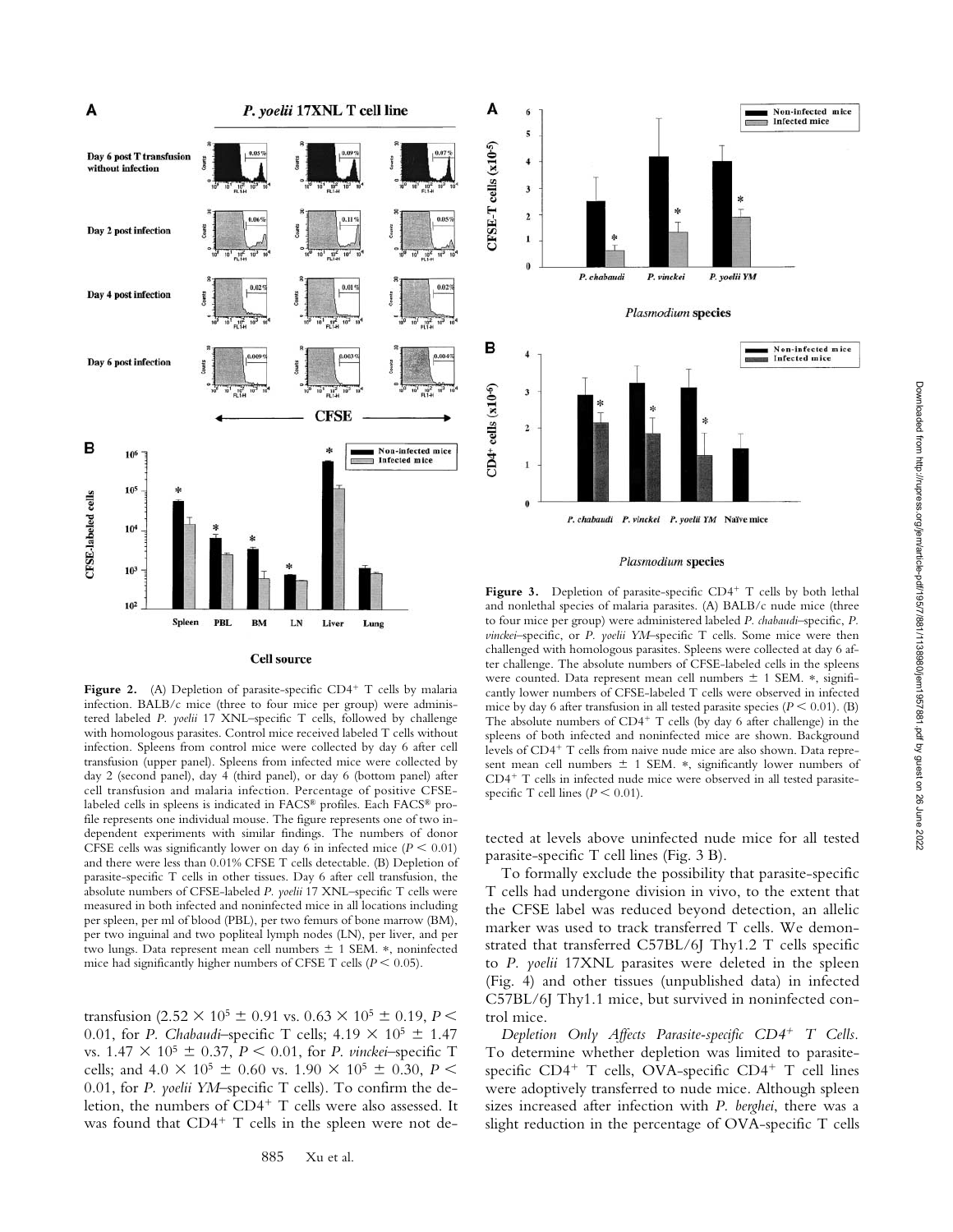

compared with uninfected mice (Fig. 5 A). However, when corrected for spleen size, there was no diminution of OVA-specific T cells in the spleens of infected mice  $(1.77 \times 10^5 \pm 0.24 \text{ vs. } 1.74 \times 10^5 \pm 0.53).$ 



886 CD4<sup>+</sup> T Cells in Malaria Infection

Figure 4. Deletion determined by using allele type markers. Thy1.1 C57BL/6J mice (three to four mice per group) were administered Thy1.2 *P. yoelii* 17 XNL–specific T cells followed by challenge with homologous parasites. Control mice received T cells without infection. Spleens from control mice were collected by day 6 after cell transfusion (top). Spleens from infected mice were collected by day 6 (bottom) after cell transfusion and malaria infection. Percentage of positive Thy1.2 cells in spleens is indicated in FACS® profiles. Each FACS® profile represents one individual mouse. The number of donor cells was significantly lower in infected mice on day 6 using Thy1.2 to mark the cells ( $P \leq 0.01$ ).

We then asked whether depletion was triggered by antigen per se. Thus, nude mice that had been administered OVA-specific T cells were directly challenged with varying doses of OVA antigen ranging from 1 to  $1,000 \mu$ g. OVA

> Figure 5. Effect of infection on OVA-specific T cells in nude mice. (A) Nude mice were administered OVA-specific CD4- T cells and followed by challenge with *P. berghei* parasites (bottom) or no challenge (top). Spleens were collected on day 6 after cell transfusion. Labeled cells in spleens were subsequently detected by FACS® analysis. Percentage of positive CFSE-labeled cells in spleens is shown in FACS® profiles. The figure represents one of five independent experiments with similar findings. Each FACS® profile represents one individual mouse. There was no significant diminution of OVA-specific T cells in the spleens of infected mice  $(P > 0.05)$ . (B) Mice (three mice per group) that had been administered OVA-specific T cells were either directly challenged, or not challenged as controls, with different doses of OVA antigen as indicated in the figure. The data given are for the absolute numbers of splenic CD4<sup>+</sup> cells in mice challenged by different doses of OVA. Data represents mean cell numbers  $\pm$  1 SEM. (C) Mice (three mice per group) were administered CFSElabeled *P. berghei*–specific T cells (upper and second panel) or both CFSE-labeled OVA-specific T cells and nonlabeled *P. berghei–*specific T cells (third and bottom panel). Some mice were infected by *P. berghei* parasites as indicated in the figure. Spleens were collected on day 6 after cell transfusion. Percentage of positive CFSE-labeled cells in spleens is shown in FACS® profiles. The figure represents one of two experiments with similar findings. Each FACS® profile represents one individual mouse. Deletion of malaria-specific T cells did not result in the depletion of bystander CFSE OVA T cells  $(P > 0.05)$ .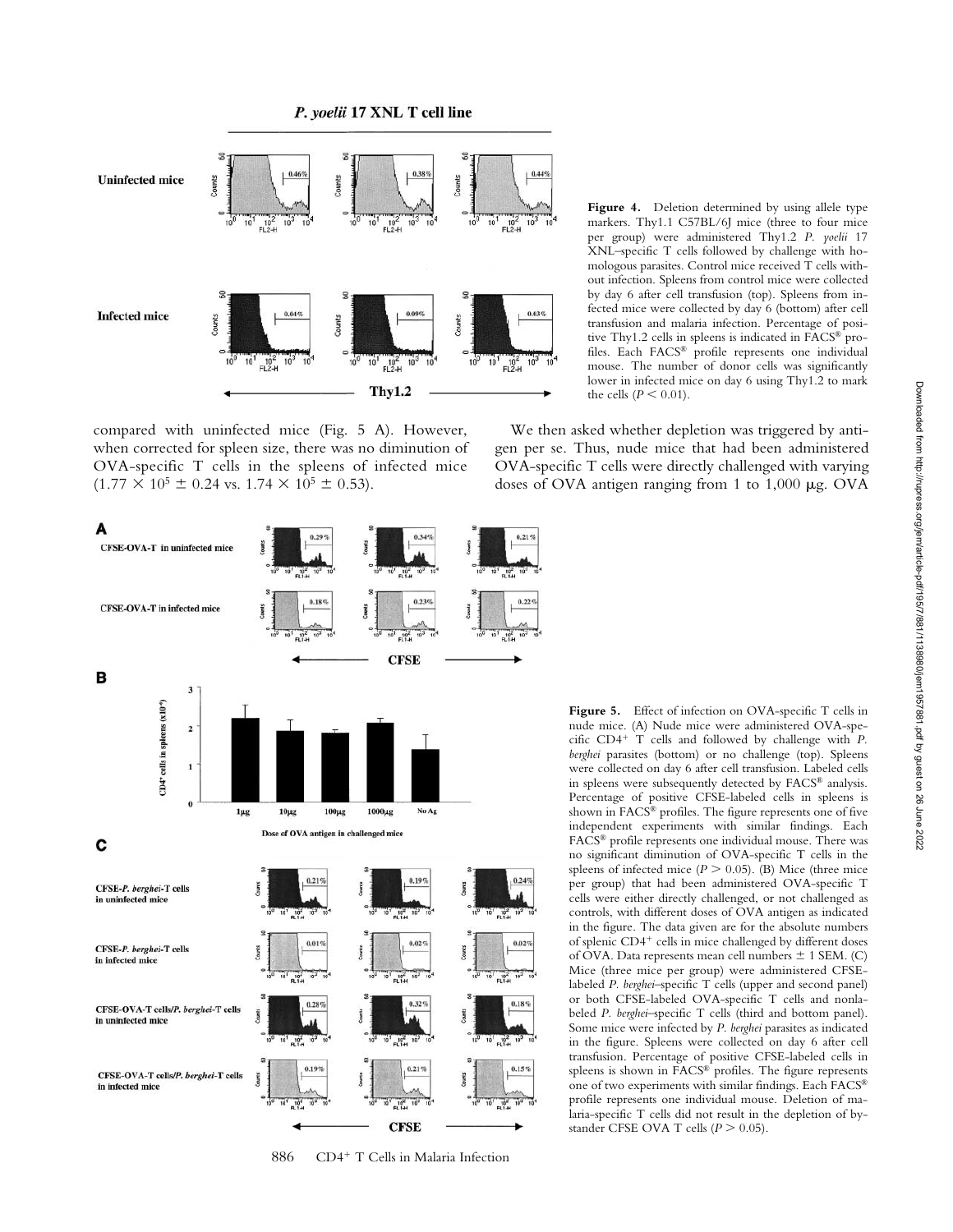challenge resulted in an increased number of splenic CD4- T cells for all doses of antigen (Fig. 5 B).

To determine whether depletion of parasite-specific T cells affects bystander T cells, mice were administered both CFSE-labeled OVA-specific and nonlabeled *P. berghei*–specific T cells. As shown in Fig. 5 C, malaria infection resulted in the depletion of CFSE-labeled *P. berghei*–specific T cells in the control group and some diminution in the percentage of CFSE-labeled OVA-specific T cells in the mice that had received both CFSE-labeled OVA-specific and nonlabeled *P. berghei*–specific T cells. When an absolute number of CFSE OVA T cells were enumerated, there was an increase in the number of CFSE OVA T cells in the spleens of infected mice versus noninfected mice (3.5  $\times$  $10^5 \pm 0.25$  vs. 2.96  $\times$  10<sup>5</sup>  $\pm$  0.18) although the difference was not statistically significant  $(P > 0.05)$ .

*Acquired Immunity to Malaria Infection Is Significantly Reduced after the Depletion of Parasite-specific CD4*- *T Cells.* To determine whether immunity to malaria infection is affected by the depletion of parasite-specific CD4<sup>+</sup> T cells, *P. berghei*– or OVA-specific T cells were adoptively transferred to nude mice. Some mice were then given a pulse infection with homologous parasites followed by treatment with pyrimethamine 3, 4, 5, and 14 d after infection with the intention of deliberately depleting parasite-specific T cells, but enabling the mice to survive infection. Successful pyrimethamine treatment was confirmed by checking blood films and transferring blood to naive reporter mice. 2 wk after treatment, the mice were rechallenged. Mice that had received parasite-specific T cells and been previously infected and treated with pyrimethamine had significantly higher levels of parasitemia than mice that received parasite-specific CD4<sup>+</sup> T cells without previous infection  $(18.0\% \pm 2.1 \text{ vs. } 3.1\% \pm 0.7 \text{ on day } 8; 25.0\% \pm 2.1 \text{ vs. } 3.1\% \pm 0.7 \text{ on day } 8; 25.0\% \pm 2.1 \text{ vs. } 3.1\% \pm 0.7 \text{ on day } 8; 25.0\% \pm 2.1 \text{ vs. } 3.1\% \pm 0.7 \text{ on day } 8; 25.0\% \pm 2.1 \text{ vs. } 3.1\% \pm 0.7 \text{ on day } 8; 25.0\% \pm 2.1 \text{ vs. }$ 7.2%  $\pm$  1.7 on day 10; and 26.6%  $\pm$  1.0 vs. 10.7%  $\pm$  2.5 on day 12;  $P \leq 0.01$ ), although they still had significantly lower levels of parasitemia than nude mice that received no T cells or OVA-specific T cells (Fig. 6 A;  $18.0\% \pm 2.1$  vs. 29.2%  $\pm$  3.1 or 26.2%  $\pm$  2.8 on day 8; 25.0%  $\pm$  2.1 vs.  $35.5\% \pm 6.1$  or  $37.7\% \pm 3.4$  on day 10; and  $26.6\% \pm 1.0$ vs.  $35.6\% \pm 3.7$  or  $44.3\% \pm 3.6$  on day 12;  $P \le 0.01$ ). Although recipients of parasite-specific T cells that were initially infected were subsequently less immune, recipients alone developed a low titer antibody response on day 8 after challenge (Fig. 6 B). Thus, these data suggest that cellular immunity to malaria infection was impaired as a result of their initial exposure to parasites.

*Mice Infected with Malaria Parasites Have Significantly Higher Levels of Apoptosis.* To investigate the mechanism of depletion of parasite-specific T cells, we measured apoptosis during infection. Using an early stage apoptosis Annexin V detection kit, apoptosis was detectable in splenic cells as early as 24 h after infection (Fig. *7* A). Using dual staining, we found that from the various cell populations studied, CD4<sup>+</sup> T cells alone demonstrated increased apoptosis after infection (Fig. 7 B). Using the TUNEL method, it was found that by day 6 after challenge, infected mice had significantly higher levels of apoptosis in the spleen compared



tion of parasite-specific T cells. *P. berghei*–specific T cells were adoptively transferred to nude mice (five mice per group). One group of mice  $(\blacksquare)$ were then infected with homologous parasites followed by treatment with pyrimethamine on days 3, 4, 5, and 14. Another group of mice only received *P. berghei*-specific T cells without infection and treatment (<sup>O</sup>). Control mice received no T cells  $(\nabla)$  or OVA-specific T cells  $(\circ)$ . All groups of mice were challenged with *P. berghei* parasites at the same time as those mice  $(\blacksquare)$  that had received pyrimethamine treatment (14 d after the last dose of pyrimethamine). Parasitemia was monitored every second day. Data represent mean parasitemia  $\pm$  1 SEM. #, mice that had received parasite-specific T cells and had been previously infected and treated with pyrimethamine had significantly higher levels of parasitemia than mice that received parasite-specific CD4<sup>+</sup> T cells without previous infection  $(P < 0.01)$ , but had lower levels of parasitemia than nude mice that received no T cells or OVA-specific T cells ( $P \le 0.01$ ); \*, death of mice. (B) Antibody levels. Sera from different groups of mice as indicated above were collected before and after challenge, and anti-*P. berghei* antibody titers were measured by ELISA. Data represents mean titer  $\pm$  1 SEM.

with uninfected mice (Fig. 7 C; 21.48  $\pm$  3.10% vs. 7.25  $\pm$  $0.32\%, P \leq 0.01$ .

*Depletion of Parasite-specific CD4*- *Cells after Infection Is Not via TNF or Fas Pathway.* To identify the pathway of apoptosis in malaria infection, *P. berghei*–specific T cell lines were generated in TNF-RI knockout– and Fas-deficient (C3H Lpr) mice. Similarly to wild-type mice, the established T cell lines generated from these mice consisted of 99% CD4<sup>+</sup> cells with 99% TCR $\alpha\beta$  expression, and cells secreted IL-2 and IFN- $\gamma$  (unpublished data). Because the mice lack either TNF-RI or Fas, they will not receive signals from TNF or Fas ligand, respectively. Accordingly, if apoptosis is mediated via the TNF or Fas pathways, the T cell lines generated from these mice will not be depleted. Using the same approach as described above, CFSE-labeled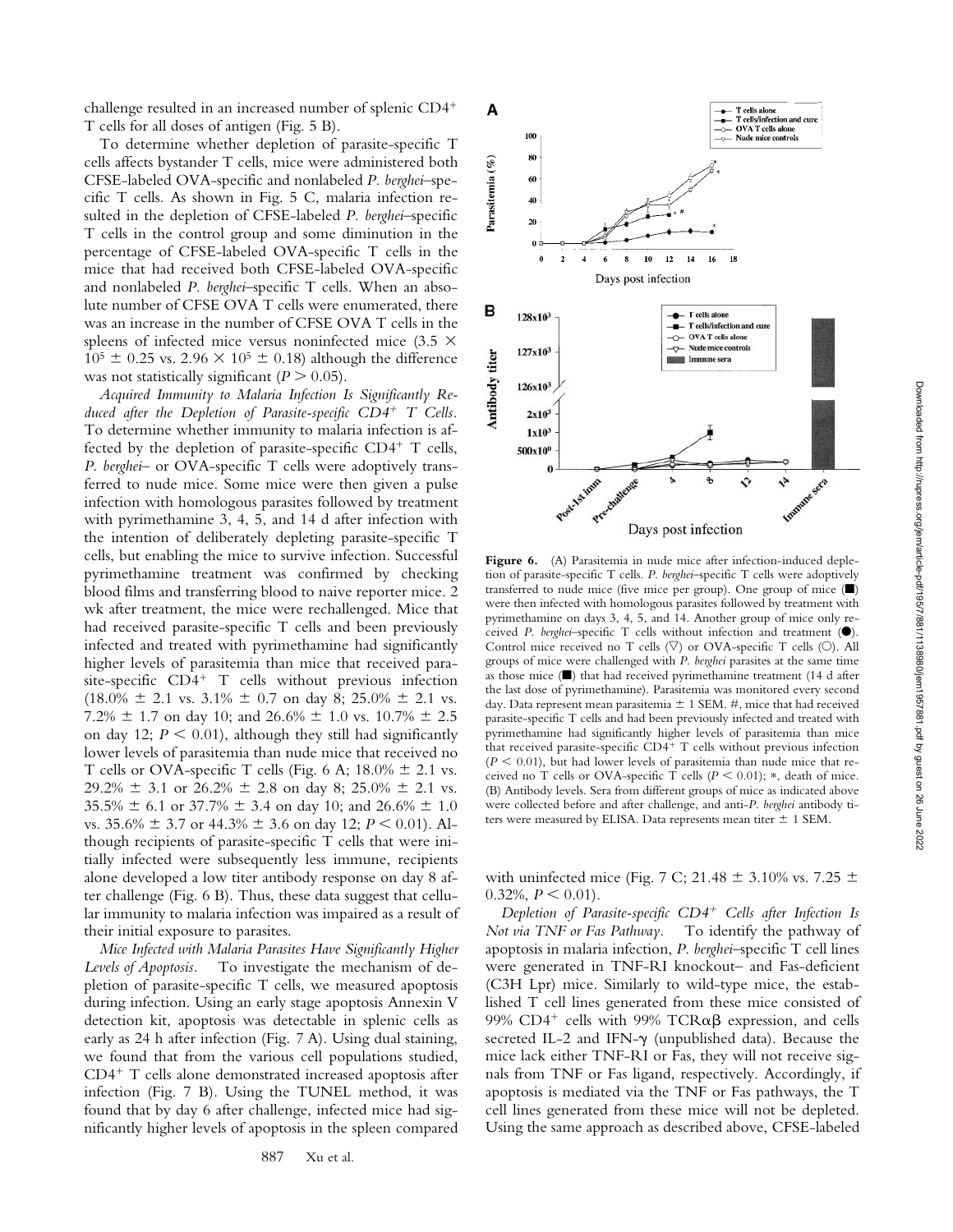

**Figure 7.** Apoptosis in mice infected with malaria parasites. Mice (three to four per group) were infected with *P. berghei* parasites. (A) At various days after challenge, spleens were removed and apoptosis was determined by an early stage apoptosis detection kit Annexin V. (B) Apoptosis of different types of cells were measured by a double staining method. (C) TUNEL method was used to detect late stage apoptosis in spleens by day 6 after *P. berghei* parasite infection. Percentage of apoptotic cells in infected mice and noninfected mice is indicated in individual FACS® profiles. The figures represent one of many independent experiments (including ones that use different strains of parasite infections) with similar findings. All data represent mean percentage  $\pm$  1 SEM. Significantly higher levels of apoptosis in the spleen were observed in infected mice  $(P < 0.01)$ .

parasite-specific T cells generated from these mice were adoptively transferred to wild-type mice. After challenge, the transferred T cells were undetectable by day 6 (Fig. 8), suggesting that the depletion of parasite-specific CD4<sup>+</sup> T cells during infection is not mediated by either TNF or Fas.

*IFN- Contributes to the Depletion of Parasite-specific CD4*- *T Cells in Malaria Infection.* To determine whether IFN plays a role in the apoptosis in malaria infection, CFSElabeled *P. berghei*–specific T cells were adoptively transferred to nude mice. The mice were then administered 1 mg daily, 1, 2, and 3 d after challenge, of either anti-IFN- $\gamma$  antibody XMG-6 (33) or an isotype-matched control antibody (GL-113). Similarly to previous experiments, T cells were de-

pleted in the mice that were infected and also received control antibody (Fig. 9 A). In contrast, T cells underwent multiple divisions in the infected mice that had simultaneously received anti-IFN- $\gamma$  antibody (Fig. 9 A). When the absolute numbers of CFSE-labeled cells were counted in the spleens, mice that had received anti-IFN- $\gamma$  antibody had significantly higher levels of T cells compared with mice that were not infected or were infected and received isotype control antibody (Fig. 9 B; 22.7  $\times$  10<sup>4</sup>  $\pm$  3.81 vs. 10.9  $\times$  $10^4 \pm 3.52$  or  $5.7 \times 10^4 \pm 1.04$ ,  $P \le 0.01$ ). These data suggest that IFN- $\gamma$  is necessary for the depletion of parasitespecific CD4<sup>+</sup> T cells during malaria infection.

# **Discussion**

This study demonstrates that apoptotic deletion of parasite-specific CD4<sup>+</sup> T cells is a common occurrence after infection with different species of rodent malaria parasites and can lead to impaired T cell–mediated immunity. Deletion requires more than antigenic stimulation alone. IFN is involved in this process, but engagement of Fas or TNF-RI is not required.

The central role of CD4<sup>+</sup> T cells in protective immunity to blood stage malaria infection has been shown in both murine and human studies (34, 35). Despite the potential for CD4<sup>+</sup> T cells to contribute to protective immunity, natural immunity to malaria is slow to develop (20). The mechanisms for this remain to be defined and are the subject of intense investigation. To address this question, we first generated parasite-specific T cell lines by immunizing mice with pRBC lysates. These T cell lines were TH1-like (Fig. 1, A and B). T cells were adoptively transferred to B cell KO mice and provided partial protection against challenge with homologous parasites (Fig. 1 C). Because B cell KO mice cannot produce antibody, the control of parasitemia must be dependent on the transferred cells and independent of antibody. Thus, these data indicate that the established parasite-specific T cells have a protective role (36). Using established TH1-like T cell lines, we studied the fate of malaria parasite–specific T cell lines in vivo. Consistent with our previous report (29), the current study showed that transferred T cells were depleted in mice after infection. We have extended these observations by showing that depletion started as early as day 4 after challenge and was completed by day 6 (Fig. 2 A). Furthermore, we demonstrated that lethal and nonlethal strain parasite-specific T cells undergo a similar depletion process in vivo after infection (Fig. 3, A and B, and Fig. 5 C). This indicates that depletion of transferred parasite-specific T cells is a common phenomenon in malaria and may be a strategy used by malaria parasites to eliminate T cells and evade host defenses that can act to limit the infection, as shown in other systems (37, 38).

Significantly, in this study, we showed that the depletion during malaria is confined to parasite-specific CD4<sup>+</sup> T cells. The evidence comes from three separate sets of experiments. First, OVA-specific CD4<sup>+</sup> T cell lines were not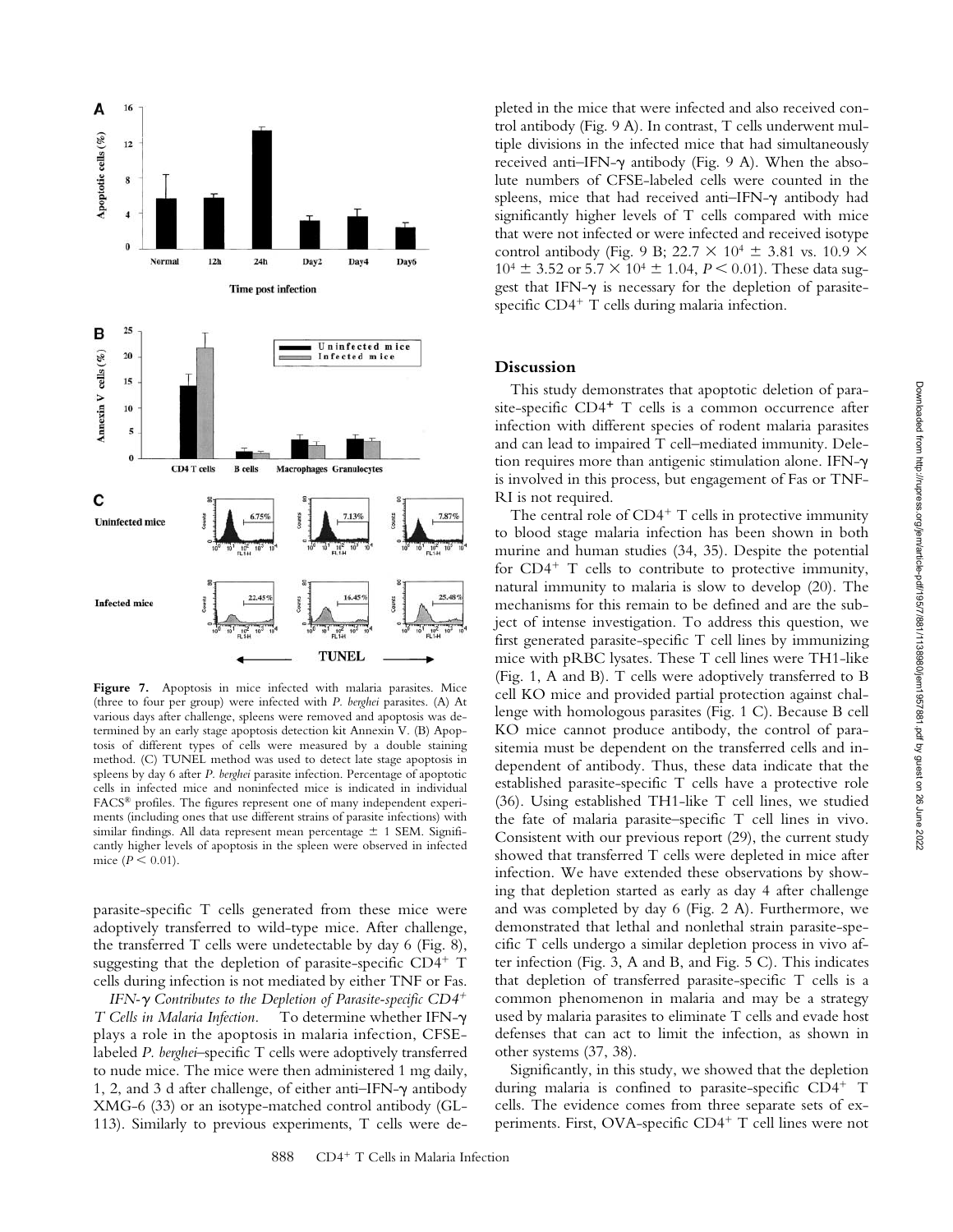

**Figure 8.** Depletion of parasitespecific CD4<sup>+</sup> T cells generated from TNF-RI knockout- or Fasdeficient mice. *P. berghei*–specific T cell lines generated from TNF-RI KO– and Fas-deficient (C3H Lpr) mice were adoptively transferred to wild-type mice (three mice per group). Some mice were then challenged by homologous parasites. Spleens were collected by day 6 after T cell transfusion. The labeled cells in spleens were subsequently detected by FACS® analysis. Percentage of positive CFSE-labeled cells in spleens is shown in FACS® profiles. Figures represent one of two independent experiments with similar findings. Each FACS® profile represents one individual mouse.

depleted by malaria infection (Fig. 5 A). Secondly, instead of depletion, OVA-specific T cells were activated and divided in response to direct challenge with a range of doses of OVA antigen (Fig. 5 B). This suggests that at least in the short term, only parasite-specific T cells are depleted once they are engaged by their specific parasite antigen. Finally, using a dual transfusion system, we showed that depletion of parasite-specific T cells did not kill bystander OVA-specific T cells (Fig. 5 C). This strongly suggests that depletion is programmed within the cell after TCR engagement by appropriate parasite antigens. The fact that dead antigen, OVA, does not lead to the depletion of OVA-specific T cells, and that malaria infection did not cause the bystander killing of OVA-specific CD4<sup>+</sup> T cells (Fig. 5), strongly suggest that other elements of infection, apart from T cell

stimulation or cytokine release alone, are required for deletion apoptosis of parasite-specific T cells.

T cell fate in vivo has been under intensive investigation in many different systems (39–41). During immune responses, large numbers of activated effector T cells are generated. The majority of these cells are then eliminated by apoptosis (42, 43). A balance of survival and apoptosis of immune cells during infection is extremely important as it may affect the generation of protective memory T cells and may eliminate potentially harmful activated T cells. On the other hand, apoptosis may well be induced by infectious organisms to enable their survival. In this study, our data suggest that apoptosis is a key factor involved in the depletion of malaria parasite–specific CD4<sup>+</sup> T cells. This conclusion comes from our observation that infected mice had



Figure 9. The role of IFN- $\gamma$  in the apoptosis of malaria parasite infection. (A) CFSE-labeled *P. berghei*–specific T cells were adoptively transferred into nude mice (three mice per group). One group of mice were injected with anti-IFN- $\gamma$  antibody (1 mg daily, on days 1, 2, and 3 after challenge) and challenged with homologous parasites along with other control groups of mice as indicated in the figure. Spleens were collected by day 6 after T cell transfusion. Labeled cells in spleens were then detected by FACS® analysis. Percentage of positive CFSE-labeled cells in spleens is shown in FACS® profiles. Each FACS® profile represents one individual mouse. (B) Absolute number of CFSE-labeled cells were counted in the spleens in different groups of mice. \*, mice that had received anti-IFN-y antibody had significantly higher levels of T cells compared with mice that were not infected or were infected and received isotype control antibody  $(P \le 0.01)$ .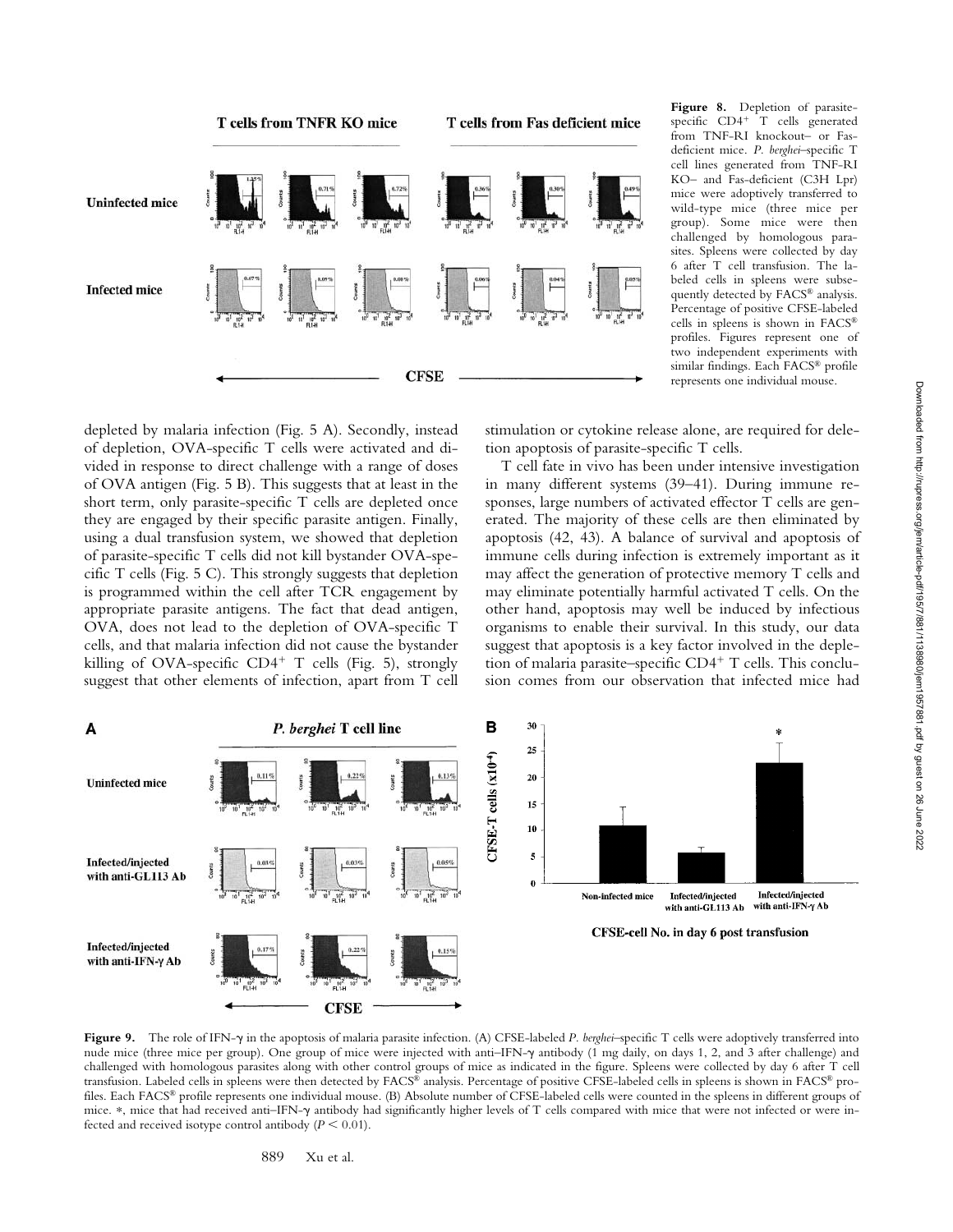significantly higher levels of early and later stage apoptotic cells in the spleen compared with uninfected mice (Fig. 7, A and C). Using a dual staining method, we also demonstrated that from the range of cells studied, CD4<sup>+</sup> T cells alone were apoptotic (Fig. 7 B). This has been further confirmed in our recent study that showed high levels of apoptotic cells after infection in CFSE-labeled helper T cells specific for the vaccine candidate homologue,  $MSP1_{19}$  (44).

Apoptosis is strictly regulated through the interaction of proapoptotic and antiapoptotic molecules. Three major mechanisms have been found to be responsible for the activation of the apoptotic machinery. These include the withdrawal of survival signals like growth factors, the intervention of conflicting signals during the cell cycle, or the recognition of a specific molecule at the cell surface (45). Of these three mechanisms, receptor-mediated signaling is the best defined. Death receptors belonging to the TNF receptor super family are transmembrane proteins localized to the cytoplasmic membrane. Well-characterized death receptors are TNF-RI and CD95 (Fas) which bind the cytokine TNF $\alpha$  and CD95 ligand (CD95L), respectively (46–48). To attempt to find the pathway of apoptosis in malaria infection, parasite-specific T cell lines were generated from TNF-RI knockout– and Fas-deficient mice. Our data (Fig. 8) show that after challenge the parasitespecific T cells generated from these knockout mice were depleted, as were the T cells generated from wild-type control mice, which suggests an alternative pathway is involved in depletion.

The central role of cytokines contributing to protective immunity and pathogenesis in malaria infection has been demonstrated in numerous studies (49, 50). In particular, IFN- $\gamma$  responses have been shown to be associated with resistance to reinfection with *P. falciparum* in young African children (51). On the other hand, IFN- $\gamma$  has been implicated in the pathogenesis of experimental cerebral malaria (52, 53). An early study also postulated IFN- $\gamma$  as a key factor responsible for the cell death of effector CD4<sup>+</sup> T cells and as a possible mechanism for self-tolerance (54). Indeed, more recent studies have suggested that IFN- $\gamma$  is responsible for eliminating responding CD4- T cells in several other systems by inducing apoptosis of activated CD4<sup>+</sup> T cells (55–57). To determine whether IFN- $\gamma$  plays a role in apoptosis in malaria infection, CFSE-labeled *P. berghei*–specific T cells were administered simultaneously with anti-IFN- $\gamma$  antibody into nude mice. Nude mice that received anti-IFN- $\gamma$  antibody had significantly higher levels of CFSE-labeled parasite-specific T cells compared with control mice (Fig. 9), indicating that IFN- $\gamma$ , apart from its role in killing parasites, contributes to the depletion of parasite-specific  $CD4^+$  T cells. Indeed, IFN- $\gamma$  has been shown to induce apoptosis of mammalian cells in a manner independent of Fas and TNFR (58). Whether IFN- $\gamma$  alone or combined with other molecules such as nitric oxide (59) regulates apoptosis in malaria infection merits further investigation.

Although this study shows that impaired immunity occurs after the depletion of protective parasite-specific

CD4- T cells during malaria infection, it is well known that normal mice can be immunized by infection followed by drug cure. In such mice it is likely that induced antibody plays the critical role in protection. We observed (Fig. 6 B) that infection did not prevent an antibody response in mice that had received parasite-specific T cells. However, cellmediated immunity can control parasite growth (10). A major challenge is to identify target antigens for cell-mediated immunity and understand the regulation of it after infection. Thus, this study, by defining a possible apoptotic pathway, contributes to a better understanding of parasite immunity that may lead to successful vaccine development.

We thank Drs. Jonathan Sprent, Salenna Elliott, and Michelle Wykes for reviewing the manuscript.

This project was funded by National Health and Medical Research Council and the Cooperative Research Centre for Vaccine Technology.

*Submitted: 6 July 2001 Revised: 4 February 2002 Accepted: 15 February 2002*

## **References**

- 1. Weinbaum, F.I., J. Weintraub, F.K. Nkrumah, C.B. Evans, R.E. Tigelaar, and Y.J. Rosenberg. 1978. Immunity to *Plasmodium berghei yoelii* in mice. II. Specific and nonspecific cellular and humoral responses during the course of infection. *J. Immunol.* 121:629–636.
- 2. Kumar, S., M.F. Good, F. Dontfraid, J.M. Vinetz, and L.H. Miller. 1989. Interdependence of CD4+ T cells and malarial spleen in immunity to *Plasmodium vinckei vinckei*. Relevance to vaccine development. *J. Immunol.* 143:2017–2023.
- 3. Suss, G., K. Eichmann, E. Kury, A. Linke, and J. Langhorne. 1988. Roles of CD4- and CD8-bearing T lymphocytes in the immune response to the erythrocytic stages of *Plasmodium chabaudi. Infect. Immun.* 56:3081–3088.
- 4. Brake, D.A., C.A. Long, and W.P. Weidanz. 1988. Adoptive protection against *Plasmodium chabaudi adami* malaria in athymic nude mice by a cloned T cell line. *J. Immunol.* 140:1989– 1993.
- 5. Meding, S.J., and J. Langhorne. 1991. CD4+ T cells and B cells are necessary for the transfer of protective immunity to *Plasmodium chabaudi chabaudi. Eur. J. Immunol.* 21:1433–1438.
- 6. Taylor-Robinson, A.W., R.S. Phillips, A. Severn, S. Moncada, and F.Y. Liew. 1993. The role of TH1 and TH2 cells in a rodent malaria infection. *Science.* 260:1931–1934.
- 7. Taylor-Robinson, A.W., and R.S. Phillips. 1993. Protective CD4- T-cell lines raised against *Plasmodium chabaudi* show characteristics of either Th1 or Th2 cells. *Parasite Immunol.* 15:301–310.
- 8. Tian, J.H., M.F. Good, C. Hirunpetcharat, S. Kumar, I.T. Ling, D. Jackson, J. Cooper, J. Lukszo, J. Coligan, J. Ahlers, et al. 1998. Definition of T cell epitopes within the 19 kDa carboxylterminal fragment of *Plasmodium yoelii* merozoite surface protein 1 (MSP1(19)) and their role in immunity to malaria. *Parasite Immunol.* 20:263–278.
- 9. Hirunpetcharat, C., J.H. Tian, D.C. Kaslow, N. van Rooijen, S. Kumar, J.A. Berzofsky, L.H. Miller, and M.F. Good. 1997. Complete protective immunity induced in mice by immunization with the 19-kilodalton carboxyl-terminal frag-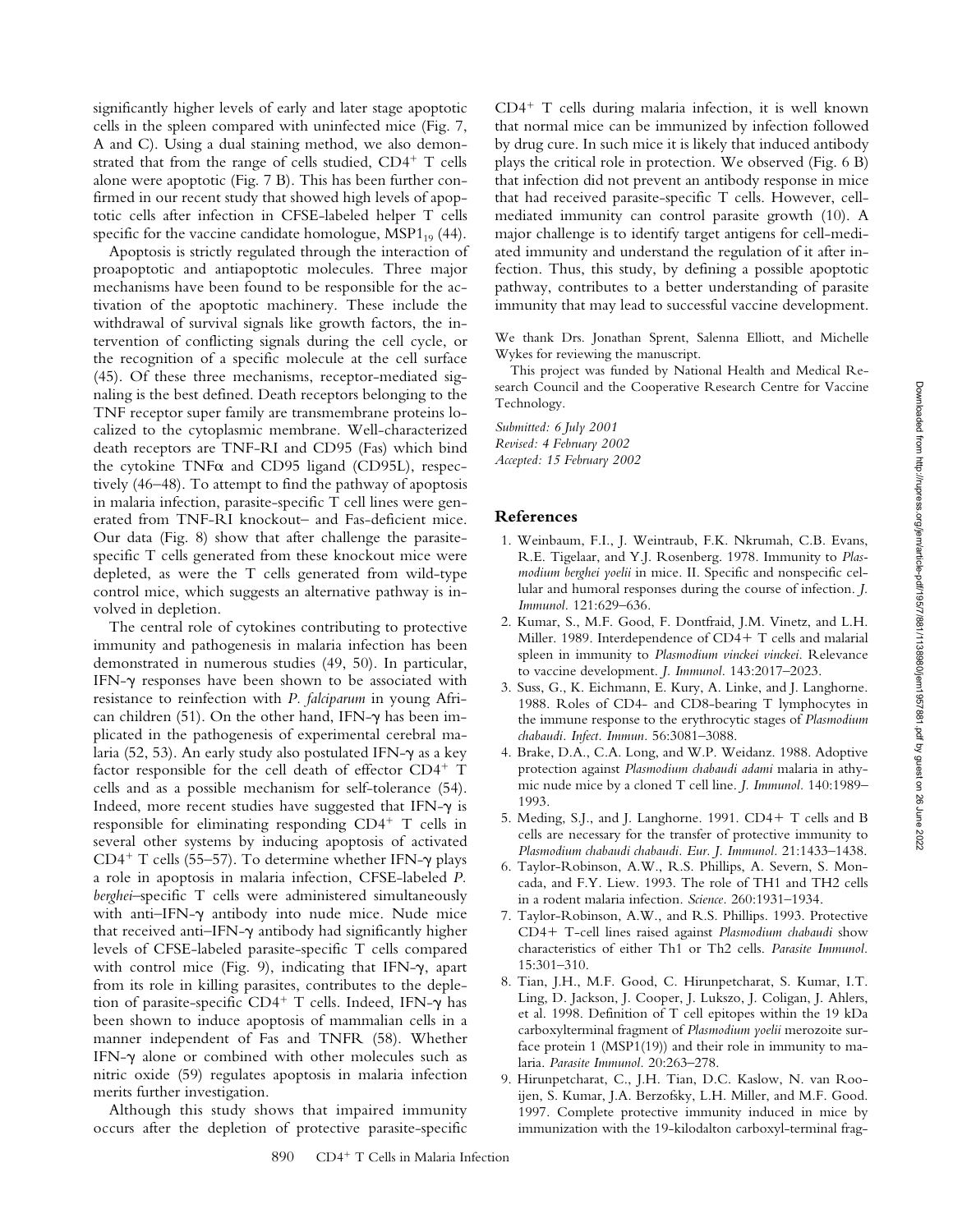ment of the merozoite surface protein-1 (MSP1[19]) of *Plasmodium yoelii* expressed in *Saccharomyces cerevisiae*: correlation of protection with antigen-specific antibody titer, but not with effector CD4+ T cells. *J. Immunol*. 159:3400-3411.

- 10. Xu, H., A.N. Hodder, H. Yan, P.E. Crewther, R.F. Anders, and M.F. Good. 2000. CD4+ T cells acting independently of antibody contribute to protective immunity to *Plasmodium chabaudi* infection after apical membrane antigen 1 immunization. *J. Immunol.* 165:389–396.
- 11. Fell, A.H., S.L. Silins, N. Baumgarth, and M.F. Good. 1996. *Plasmodium falciparum*-specific T cell clones from non-exposed and exposed donors are highly diverse in TCR beta chain V segment usage. *Int. Immunol.* 8:1877–1887.
- 12. Chougnet, C., M. Troye-Blomberg, P. Deloron, L. Kabilan, J.P. Lepers, J. Savel, and P. Perlmann. 1991. Human immune response in *Plasmodium falciparum* malaria. Synthetic peptides corresponding to known epitopes of the Pf155/RESA antigen induce production of parasite-specific antibodies in vitro. *J. Immunol.* 147:2295–2301.
- 13. Kabilan, L., M. Troye-Blomberg, M.E. Patarroyo, A. Bjorkman, and P. Perlmann. 1987. Regulation of the immune response in *Plasmodium falciparum* malaria: IV. T cell dependent production of immunoglobulin and anti-*P. falciparum* antibodies in vitro. *Clin. Exp. Immunol.* 68:288–297.
- 14. Fievet, N., B. Maubert, M. Cot, C. Chougnet, B. Dubois, J. Bickii, F. Migot, J.Y. Le Hesran, Y. Frobert, and P. Deloron. 1995. Humoral and cellular immune responses to synthetic peptides from the *Plasmodium falciparum* blood-stage antigen, Pf155/RESA, in Cameroonian women. *Clin. Immunol. Immunopathol.* 76:164–169.
- 15. Rzepczyk, C.M., R. Ramasamy, D.A. Mutch, P.C. Ho, D. Battistutta, K.L. Anderson, D. Parkinson, T.J. Doran, and M. Honeyman. 1989. Analysis of human T cell response to two *Plasmodium falciparum* merozoite surface antigens. *Eur. J. Immunol.* 19:1797–1802.
- 16. Troye-Blomberg, M., E.M. Riley, H. Perlmann, G. Andersson, A. Larsson, R.W. Snow, S.J. Allen, R.A. Houghten, O. Olerup, B.M. Greenwood, et al. 1989. T and B cell responses of *Plasmodium falciparum* malaria-immune individuals to synthetic peptides corresponding to sequences in different regions of the *P. falciparum* antigen Pf155/RESA. *J. Immunol.* 143:3043–3048.
- 17. Riley, E.M., S.J. Allen, M. Troye-Blomberg, S. Bennett, H. Perlmann, G. Andersson, L. Smedman, P. Perlmann, and B.M. Greenwood. 1991. Association between immune recognition of the malaria vaccine candidate antigen Pf155/ RESA and resistance to clinical disease: a prospective study in a malaria-endemic region of west Africa. *Trans. R. Soc. Trop. Med. Hyg.* 85:436–443.
- 18. Troye-Blomberg, M., E.M. Riley, L. Kabilan, M. Holmberg, H. Perlmann, U. Andersson, C.H. Heusser, and P. Perlmann. 1990. Production by activated human T cells of interleukin 4 but not interferon-gamma is associated with elevated levels of serum antibodies to activating malaria antigens. *Proc. Natl. Acad. Sci. USA.* 87:5484–5488.
- 19. Langhorne, J. 1989. The role of CD4+ T-cells in the immune response to *Plasmodium chabaudi. Parasitol. Today.* 5:362–364.
- 20. Greenwood, B.M., A.K. Bradley, A.M. Greenwood, P. Byass, K. Jammeh, K. Marsh, S. Tulloch, F.S. Oldfield, and R. Hayes. 1987. Mortality and morbidity from malaria among children in a rural area of The Gambia, West Africa. *Trans. R. Soc. Trop. Med. Hyg.* 81:478–486.
- 21. Quakyi, I.A., J. Currier, A. Fell, D.W. Taylor, T. Roberts, R.A. Houghten, R.D. England, J.A. Berzofsky, L.H. Miller, and M.F. Good. 1994. Analysis of human T cell clones specific for conserved peptide sequences within malaria proteins. Paucity of clones responsive to intact parasites. *J. Immunol.* 153:2082–2092.
- 22. Brown, K.N., and I.N. Brown. 1965. Immunity to malaria: antigenic variation in chronic infections of Plasmodium knowlesi. *Nature.* 208:1286–1288.
- 23. Zevering, Y., C. Khamboonruang, and M.F. Good. 1994. Natural amino acid polymorphisms of the circumsporozoite protein of *Plasmodium falciparum* abrogate specific human CD4- T cell responsiveness. *Eur. J. Immunol.* 24:1418–1425.
- 24. Biggs, B.A., L. Gooze, K. Wycherley, W. Wollish, B. Southwell, J.H. Leech, and G.V. Brown. 1991. Antigenic variation in *Plasmodium falciparum. Proc. Natl. Acad. Sci. USA.* 88:9171– 9174.
- 25. Riley, E.M., O. Jobe, M. Blackman, H.C. Whittle, and B.M. Greenwood. 1989. *Plasmodium falciparum* schizont sonic extracts suppress lymphoproliferative responses to mitogens and antigens in malaria-immune adults. *Infect. Immun.* 57:3181– 3188.
- 26. Nossal, G.J. 1983. Cellular mechanisms of immunologic tolerance. *Annu. Rev. Immunol.* 1:33–62.
- 27. Tortorella, D., B.E. Gewurz, M.H. Furman, D.J. Schust, and H.L. Ploegh. 2000. Viral subversion of the immune system. *Annu. Rev. Immunol.* 18:861–926.
- 28. Ameisen, J.C., J. Estaquier, and T. Idziorek. 1994. From AIDS to parasite infection: pathogen-mediated subversion of programmed cell death as a mechanism for immune dysregulation. *Immunol. Rev.* 142:9–51.
- 29. Hirunpetcharat, C., and M.F. Good. 1998. Deletion of *Plas*modium berghei-specific CD4+ T cells adoptively transferred into recipient mice after challenge with homologous parasite. *Proc. Natl. Acad. Sci. USA.* 95:1715–1720.
- 30. Kitamura, D., J. Roes, R. Kuhn, and K. Rajewsky. 1991. A B cell-deficient mouse by targeted disruption of the membrane exon of the immunoglobulin mu chain gene. *Nature.* 350:423–426.
- 31. Doyle, A.G., L. Ramm, and A. Kelso. 1998. The CD4- T-cell response to protein immunization is independent of accompanying IFN-gamma-producing CD8+ T cells. Immu*nology.* 93:341–349.
- 32. Lyons, A.B., and C.R. Parish. 1994. Determination of lymphocyte division by flow cytometry. *J. Immunol. Methods.* 171:131–137.
- 33. Finkelman, F.D., I.M. Katona, T.R. Mosmann, and R.L. Coffman. 1988. IFN-gamma regulates the isotypes of Ig secreted during in vivo humoral immune responses. *J. Immunol.* 140:1022–1027.
- 34. Good, M.F., and D.L. Doolan. 1999. Immune effector mechanisms in malaria. *Curr. Opin. Immunol.* 11:412–419.
- 35. Good, M.F., D.C. Kaslow, and L.H. Miller. 1998. Pathways and strategies for developing a malaria blood-stage vaccine. *Annu. Rev. Immunol.* 16:57–87.
- 36. Amante, F.H., and M.F. Good. 1997. Prolonged Th1-like response generated by a *Plasmodium yoelii*-specific T cell clone allows complete clearance of infection in reconstituted mice. *Parasite Immunol.* 19:111–126.
- 37. Weinrauch, Y., and A. Zychlinsky. 1999. The induction of apoptosis by bacterial pathogens. *Annu. Rev. Microbiol.* 53: 155–187.
- 38. Roulston, A., R.C. Marcellus, and P.E. Branton. 1999. Vi-